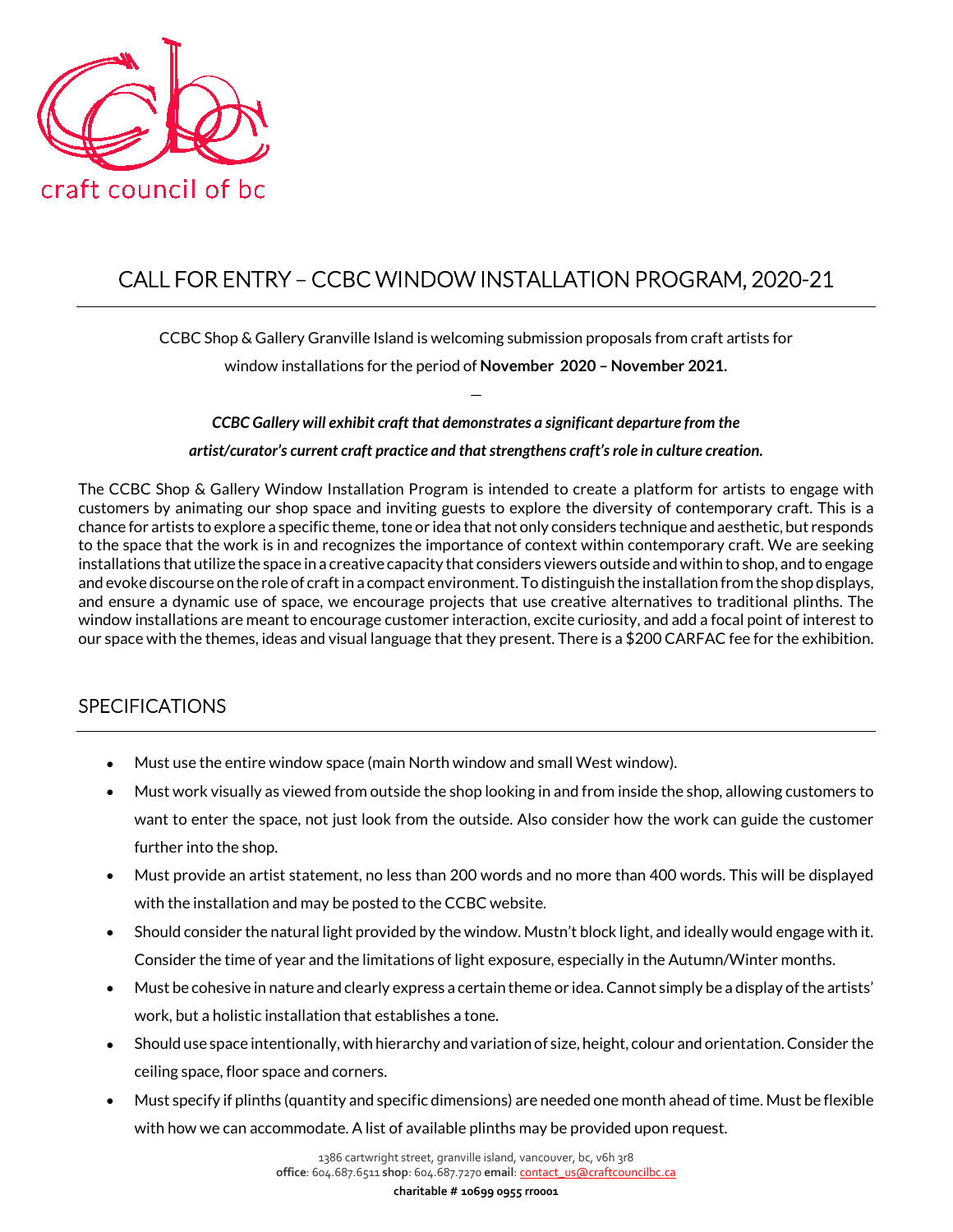- Should encourage some level of customer interaction. This could include but is not limited to: touch, movement, practical use (such as sitting in chairs), small details to see up close.
- Must consider and express an understanding of contemporary craft, with the intention of engaging the greater community in this conversation.
- Should use this installation as an opportunity to push personal ability and seek new ways to work with one's medium.
- Will include an engagement opportunity by inviting the public to attend and dialogue with the artist during installation, while work is up, or during take-down. This can be negotiated between the artist and CCBC.
- Must promote installation through social media, highlighting the location and enterprise.
- Work in installation must be available for purchase.

## APPLICATION REQUIREMENTS

Applicants must be members of CCBC. All members are encouraged to apply.

Groups applying for an exhibition should submit only one application.

In preparation for the application we suggest that you have a CV that reflects: previous exhibitions, educational background, honours & awards, permanent collections & commissions and teaching & lectures you have delivered

Submission Statement: Applicants to provide a written proposal (max 1000 words). In paragraph form, please describe the following:

- Your current artistic practice
- The proposed body of work, installation and overall intent or concept of the exhibition.

• Describe how this body of work or installation differs from your current practice as per the CCBC curatorial intent. Please include the following in your application:

- 1-5 digital images of current work. This is intended to demonstrate the skill and accomplishment of the artist, not the work that will be included in the exhibition itself.
- Image description file, including title, date, medium and dimensions. Images should be numbered and listed in the same order as they are uploaded to the submission site.
- One preliminary sketch of how you intend to use the window space.
- Dates within the allotted schedule that you intend your work to be shown. You may choose more than one. Dates are tentative and may be adjusted based on the needs of the CCBC Shop & Gallery and submitted proposals.

# APPLICATION PROCESS

We use an application calle[d SlideRoom](https://ccbc.slideroom.com/#/permalink/program/47428) for our submission process. Note that you can stop and save your work at any time and come back to finish it prior to submitting your application.

The application fee is \$25.00 USD. As we need to run all of our program on a cost-recovery basis, this fee helps offset the running of the program.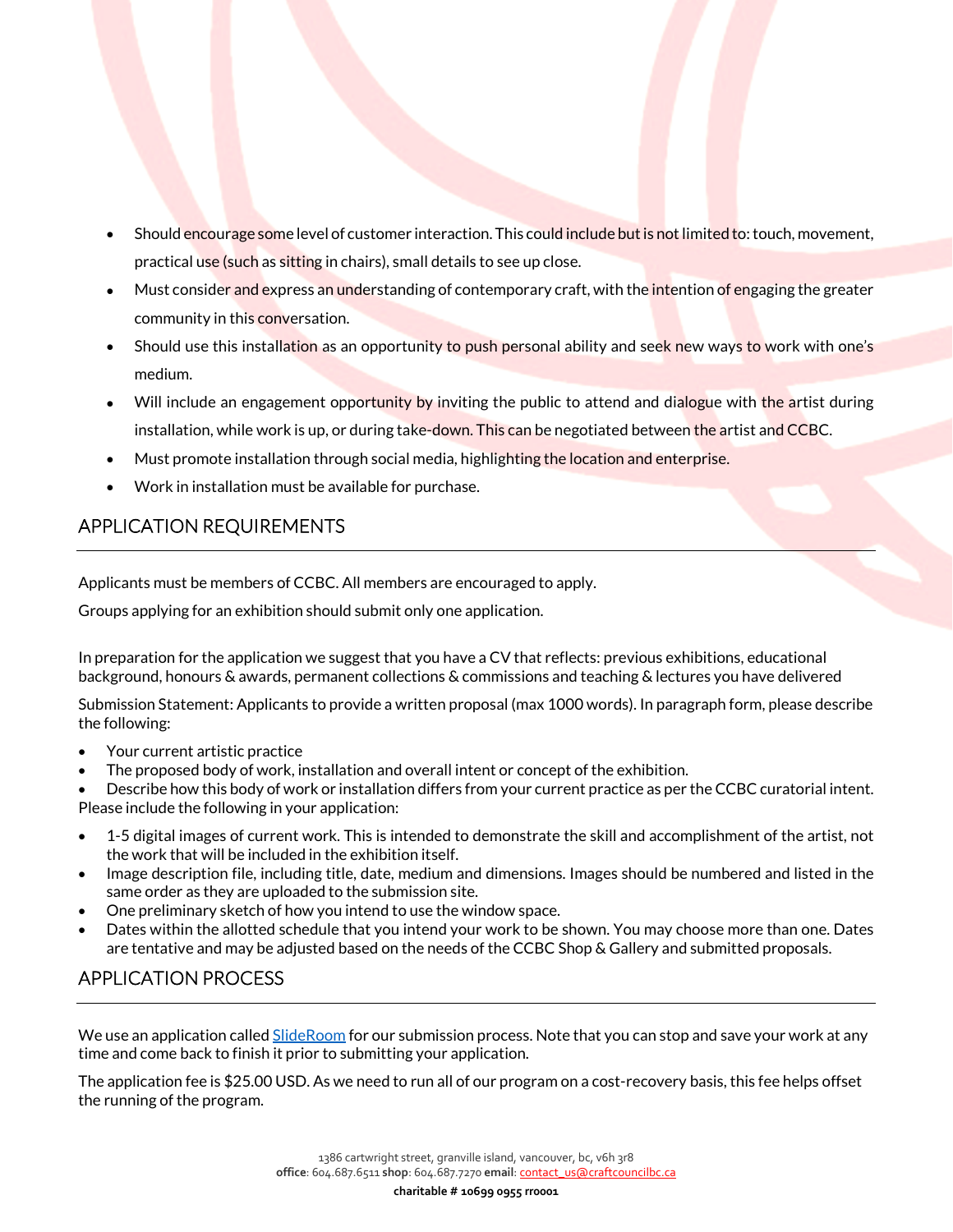CCBC Shop & Gallery staff are available to support artists and curators in developing installation applications, if you need assistance, please contact us at: **gi\_shop@craftcouncilbc.ca**

#### IMPORTANT DEADLINES

Deadline for receipt of application at CCBC office in ongoing.

Applicants will be notified of acceptance and given a date for their exhibition on an ongoing basis

### 2020-21 WINDOW DISPLAY SCHEDULE

- November 30 January 10, 2021
- January 13 February 28
- March 1 March 31
- April 1 April 30
- May  $1 -$  June  $14$
- June 15 July 26
- July 27 August 28
- September 3 October 11
- October 12 November 29
- November 30 January 10